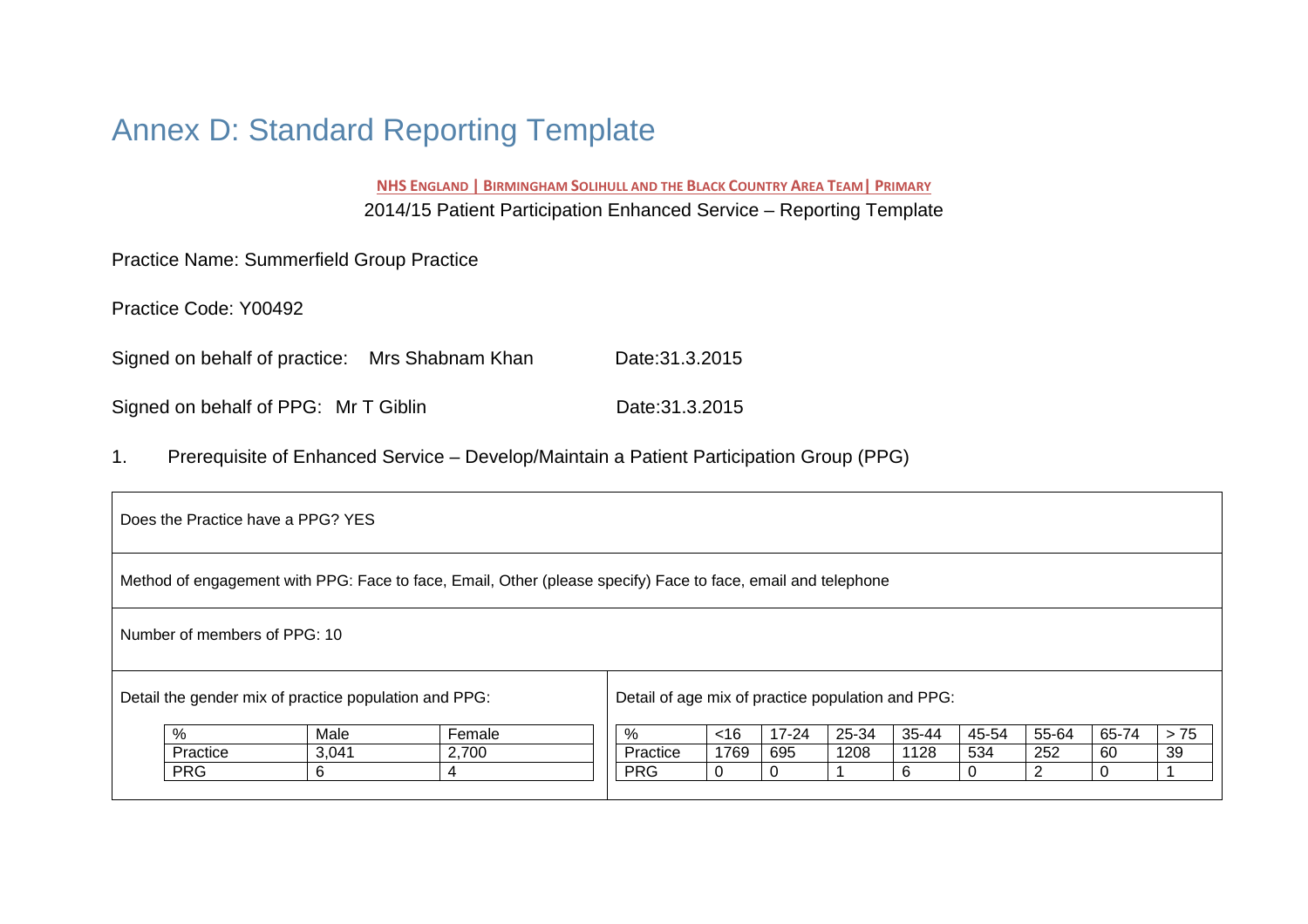Detail the ethnic background of your practice population and PRG:

|            |                |       | White          |       | Mixed/ multiple ethnic groups |              |        |       |  |  |
|------------|----------------|-------|----------------|-------|-------------------------------|--------------|--------|-------|--|--|
|            | <b>British</b> | Irish | Gypsy or Irish | Other | White &black                  | White &black | White  | Other |  |  |
|            |                |       | traveller      | white | Caribbean                     | African      | &Asian | mixed |  |  |
| Practice   | 157            | 28    |                | 2102  | 31                            |              |        |       |  |  |
| <b>PRG</b> |                |       |                |       |                               |              |        |       |  |  |

|            | Asian/Asian British |           |             |         |                |         | Black/African/Caribbean/Black British |                       |      |              |
|------------|---------------------|-----------|-------------|---------|----------------|---------|---------------------------------------|-----------------------|------|--------------|
|            | Indian              | Pakistani | Bangladeshi | Chinese | Other<br>Asian | African | Caribbean                             | Other<br><b>Black</b> | Arab | Any<br>other |
| Practice   | 239                 | 559       | 98          | 82      | 297            | 536     | 339                                   |                       | 100  |              |
| <b>PRG</b> |                     |           |             |         |                |         |                                       |                       |      |              |

Describe steps taken to ensure that the PPG is representative of the practice population in terms of gender, age and ethnic background and other members of the practice population:

*Overall, we have advertised in surgery by posters, face to face contact between doctors and patients as well as handing out flyers and writing to patients on the right hand side of their prescriptions. During this exercise it was concluded that a large number of the population is under 45 and belong to the eastern European (Polish,Czech,Romanian) community and most of them worked long hours. Also high number of young mothers with children.* 

*We have also advertised on the Envisage electronic display unit in the waiting area* 

*The Group has not changed since the previous year however we have sadly lost one member*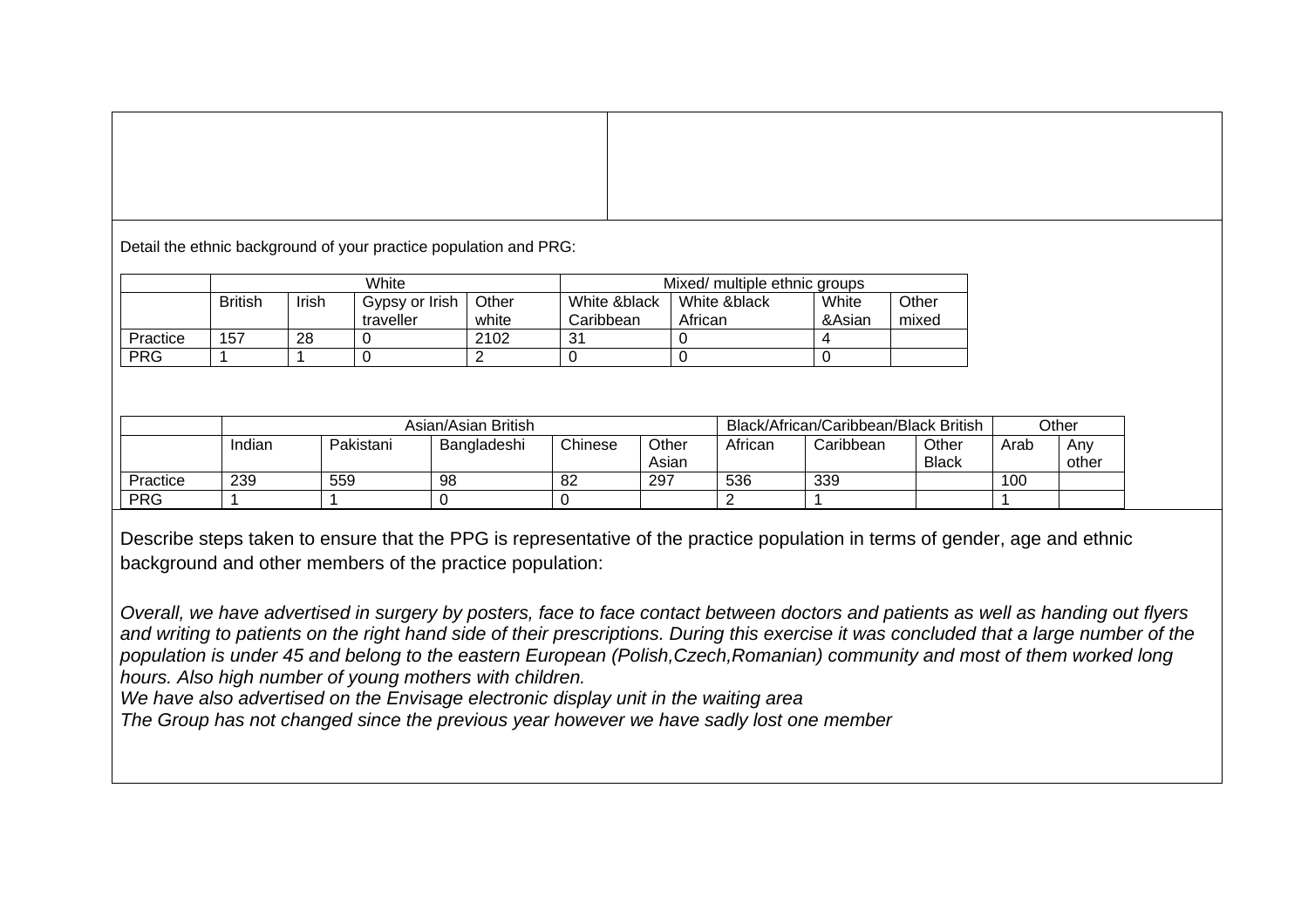Are there any specific characteristics of your practice population which means that other groups should be included in the PPG? e.g. a large student population, significant number of jobseekers, large numbers of nursing homes, or a LGBT community? YES

If you have answered yes, please outline measures taken to include those specific groups and whether those measures were successful:

We have a large population from the Eastern European block and despite hard work by the PPG and Practice staff through interpreters we have not been able to engage and recruit patients from this section of our population. However the group will lokk into late night meeting to attract a wider group of population.

## 2. Review of patient feedback

Outline the sources of feedback that were reviewed during the year:

The family and friends test and any other verbal or written feedback received from patients

How frequently were these reviewed with the PRG? Every 3 to 4 months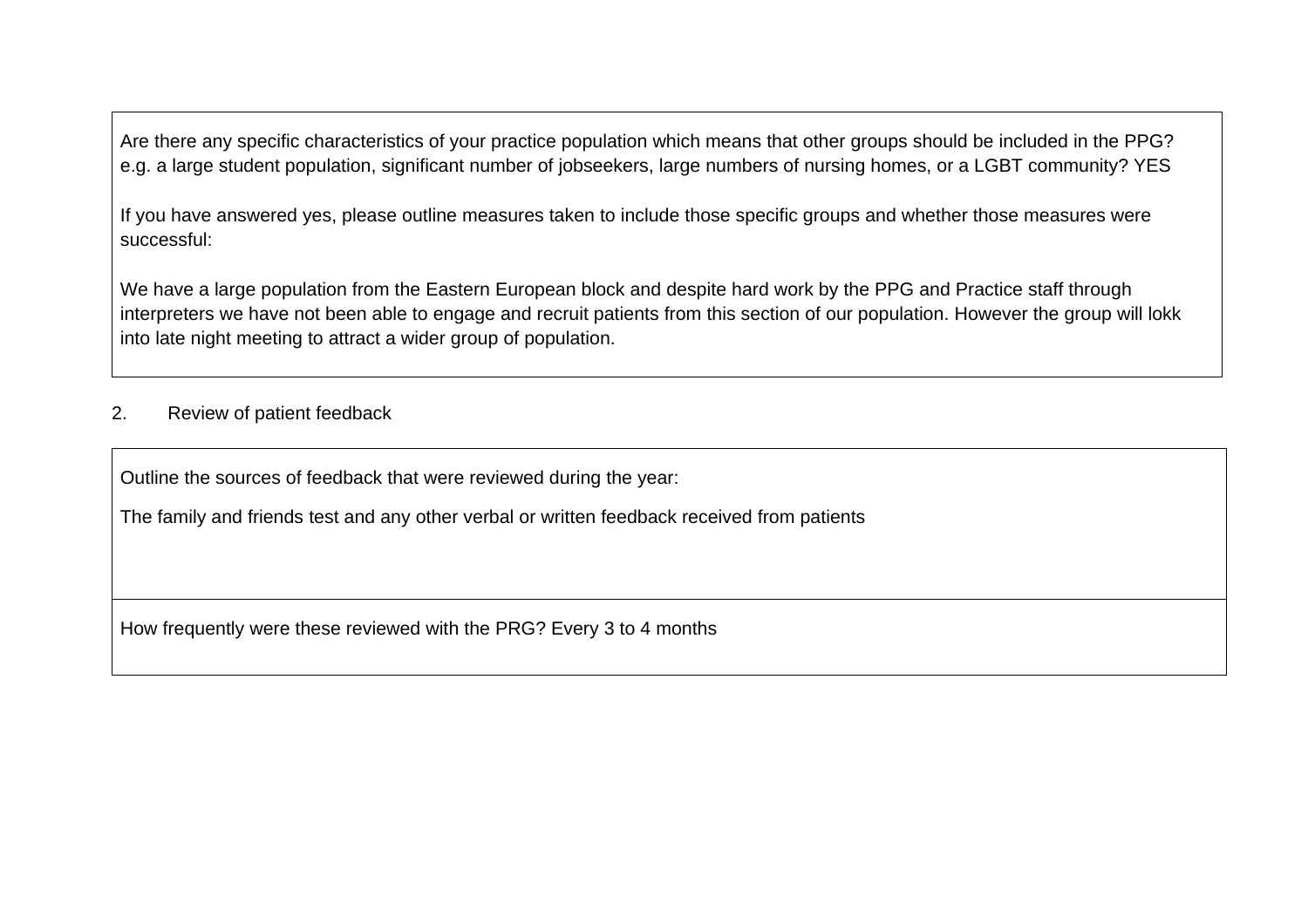# 3. Action plan priority areas and implementation

| <b>Priority area 1</b>                                                                                                                                                                                                                                                                                                                                                                                                                                                                                                                                 |
|--------------------------------------------------------------------------------------------------------------------------------------------------------------------------------------------------------------------------------------------------------------------------------------------------------------------------------------------------------------------------------------------------------------------------------------------------------------------------------------------------------------------------------------------------------|
| Description of priority area:<br>Patient Education around A&E attendance                                                                                                                                                                                                                                                                                                                                                                                                                                                                               |
| What actions were taken to address the priority?                                                                                                                                                                                                                                                                                                                                                                                                                                                                                                       |
| Members of the PPG developed small leaflets in different languages to educate patient on who to contact when the surgery was<br>closed if it was not a life threatening situation<br>PRG members have agreed to carryout educational sessions by talking to the patients in the waiting area.<br>Interpreters were also used to speak to patients one to one each visit to relay the message that A&E was only for life threatening<br>conditions<br>This will be audited by the practice on a regular basis to see if attendance numbers have dropped |
| Result of actions and impact on patients and carers (including how publicised):                                                                                                                                                                                                                                                                                                                                                                                                                                                                        |
| A&E attendances for the practice had dropped slightly but need to carry on with the work to educate new patients through various<br>methods and PPG members have agreed to carry on with this as a priority on an annual basis                                                                                                                                                                                                                                                                                                                         |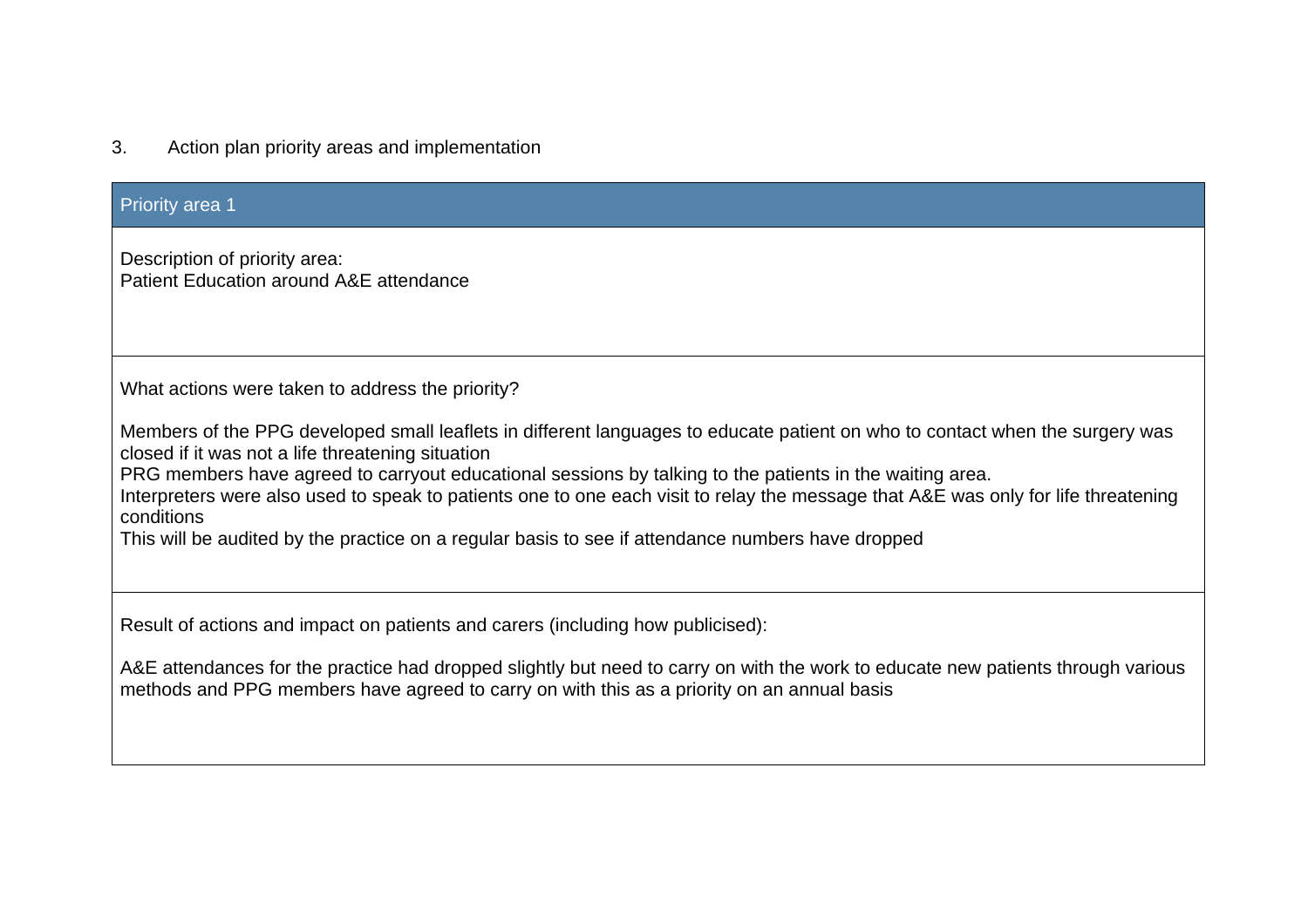#### Priority area 2

Description of priority area: PPG Chair to have some formal training/Appoint a Secretary

What actions were taken to address the priority?

The PPG chair was booked on a 6 week course called Patient Participation Group Shared Development Programme to help the group form a better understanding of the PPG to steer it in the right direction, and meeting was set up for PPG chair to give full and valuable feed back to all the members with literature for members to access at their leisure. From this course the chair advised the members that the group will need a named secretary and by vote a secretary was appointed

Result of actions and impact on patients and carers (including how publicised):

The feedback from the course was very valuable to the Group to understand the need to have a PPG and why it was important to do things correctly

Appointing a secretary helped the group to have a named contact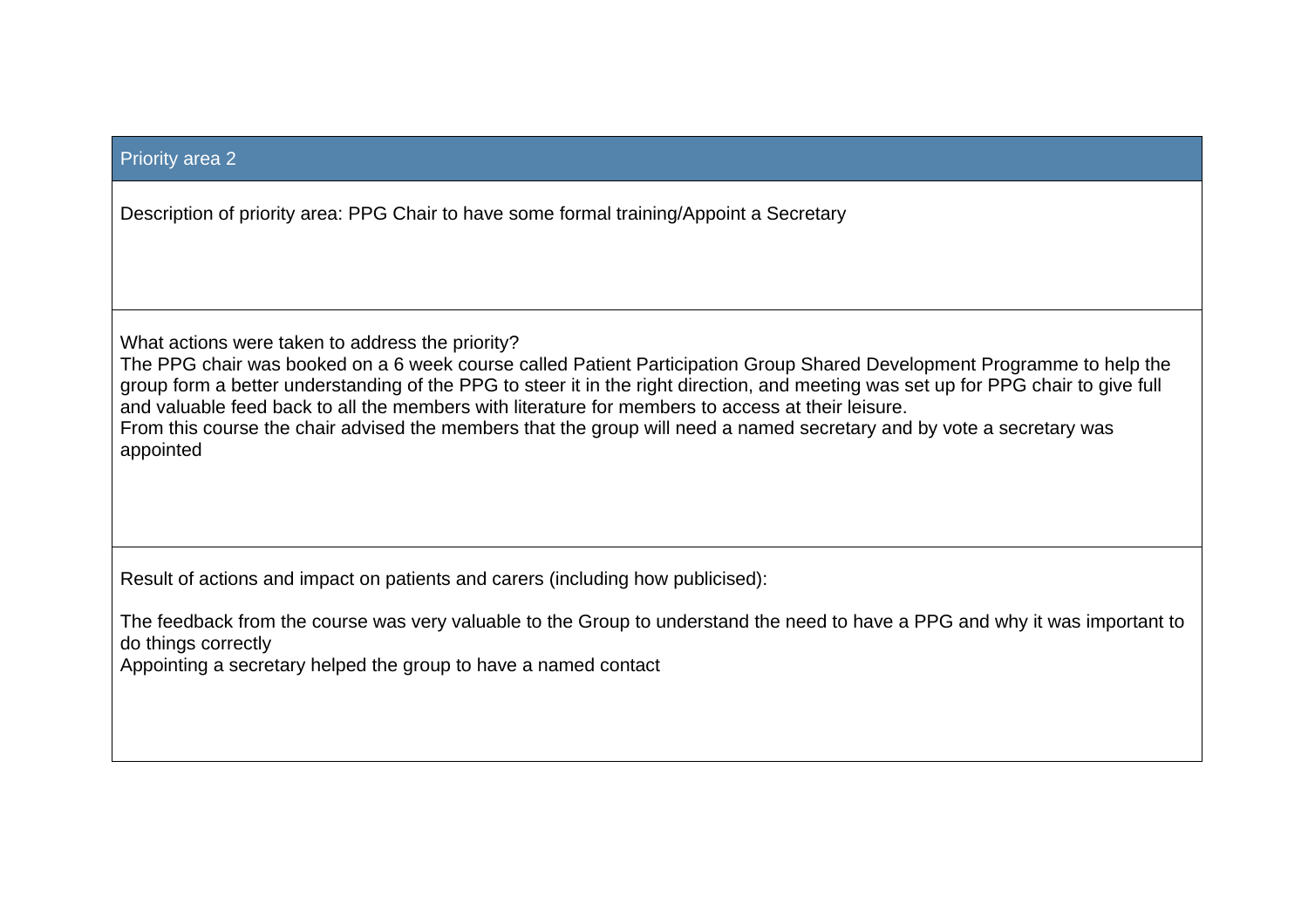#### Priority area 3

Description of priority area:

Educate Patients from different minorities on how to access Health care better suited to their needs

What actions were taken to address the priority?

Leaflets and posters were developed in different languages mainly eastern European and with the help of the interpreters the process began to educate the patients on who to contact out of hours, how to order repeat prescriptions, book appointments etc it's a slow progress due to the language difficulty but it has made a difference.

Result of actions and impact on patients and carers (including how publicised):

The actions will be published along with the report onto the practice website a hard copy of the report will be available to those who wish to have a paper copy version Also results from the FFT will be displayed on the notice board and on the website: *http://www.summerfieldgrouppractice.co.uk/index.htm*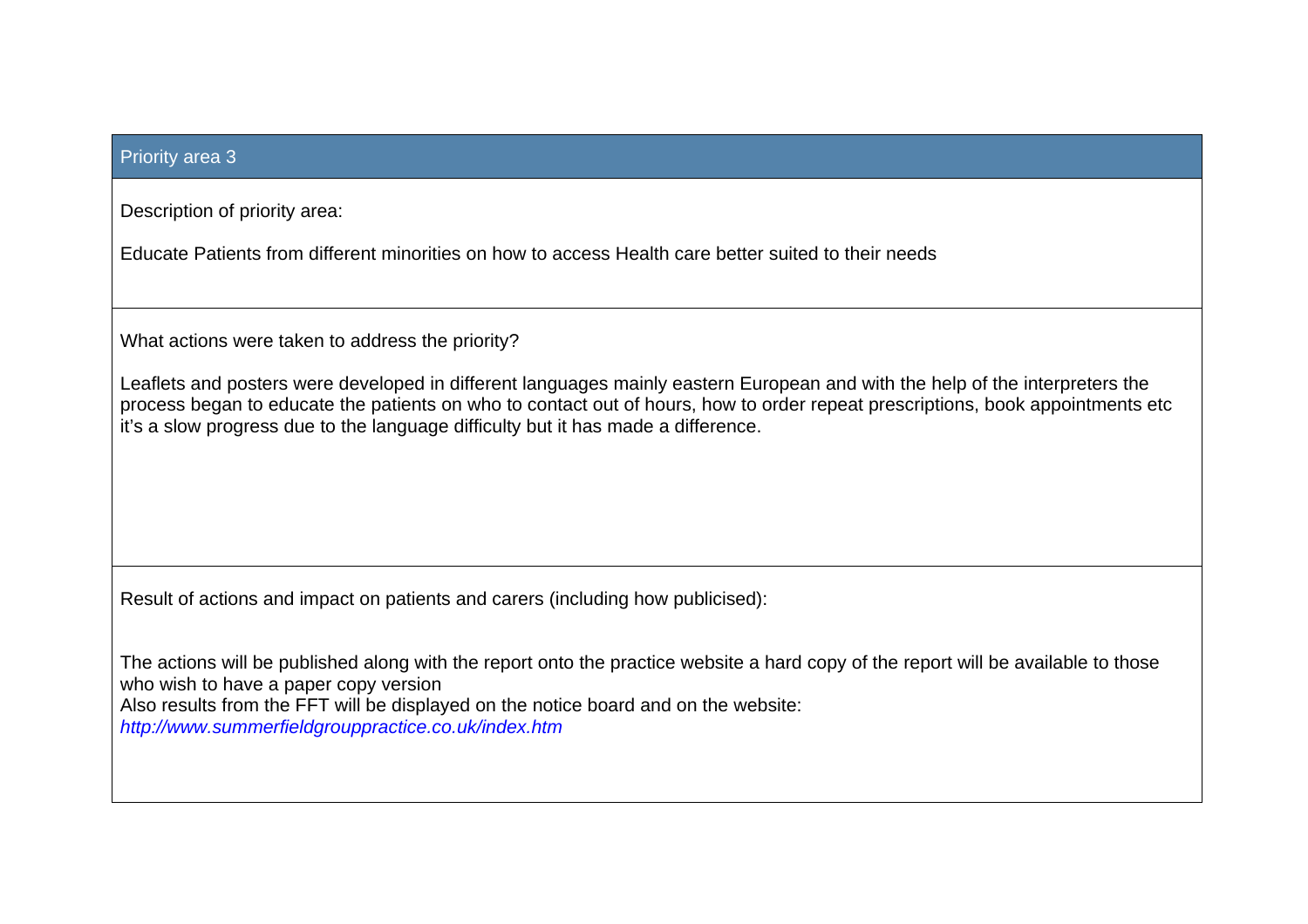### Progress on previous years

If you have participated in this scheme for more than one year, outline progress made on issues raised in the previous year(s):

*Action Points from Survey 2012-2013* 

*1. More clinicians needed – Access and demand capacity training was undertaken and it was identified that there was a need for extra GP's after advertising we managed to appoint one part time female GP and the rest of the time locums are being used so that there is always two GP's working alongside generating enough appointments.* 

*2. Interpreters to be available on certain days so that patients know and can attend on those days – PM had discussions with BILCS and it was decided we would have interpreters in different languages for 2 hours at a time on different days, this is working fine for both staff and patients* 

*3. Need more nursing hours in the evenings – Advert was placed for an additional nurse without any success, the present nurse then agreed to work one evening session per week and HCA has been appointed for 3 sessions per week. Actions Points from survey 2011-2012* 

*1. Practice to review its 0845 use of telephone line – number now changed to 0121 255 0419* 

*2. Improving clinical staffs engagement of patients during consultations – We now have a good clinical team who are trained and very popular with patients who always have very positive feedback to give about all the clinicians* 

*3. Patients education Helping patients to make better use of Practice and wider NHS services Improving health literacy by helping patients better understand managing long term conditions – Literature printed in different languages and displayed has helped the practice achieve this and holding group education sessions*